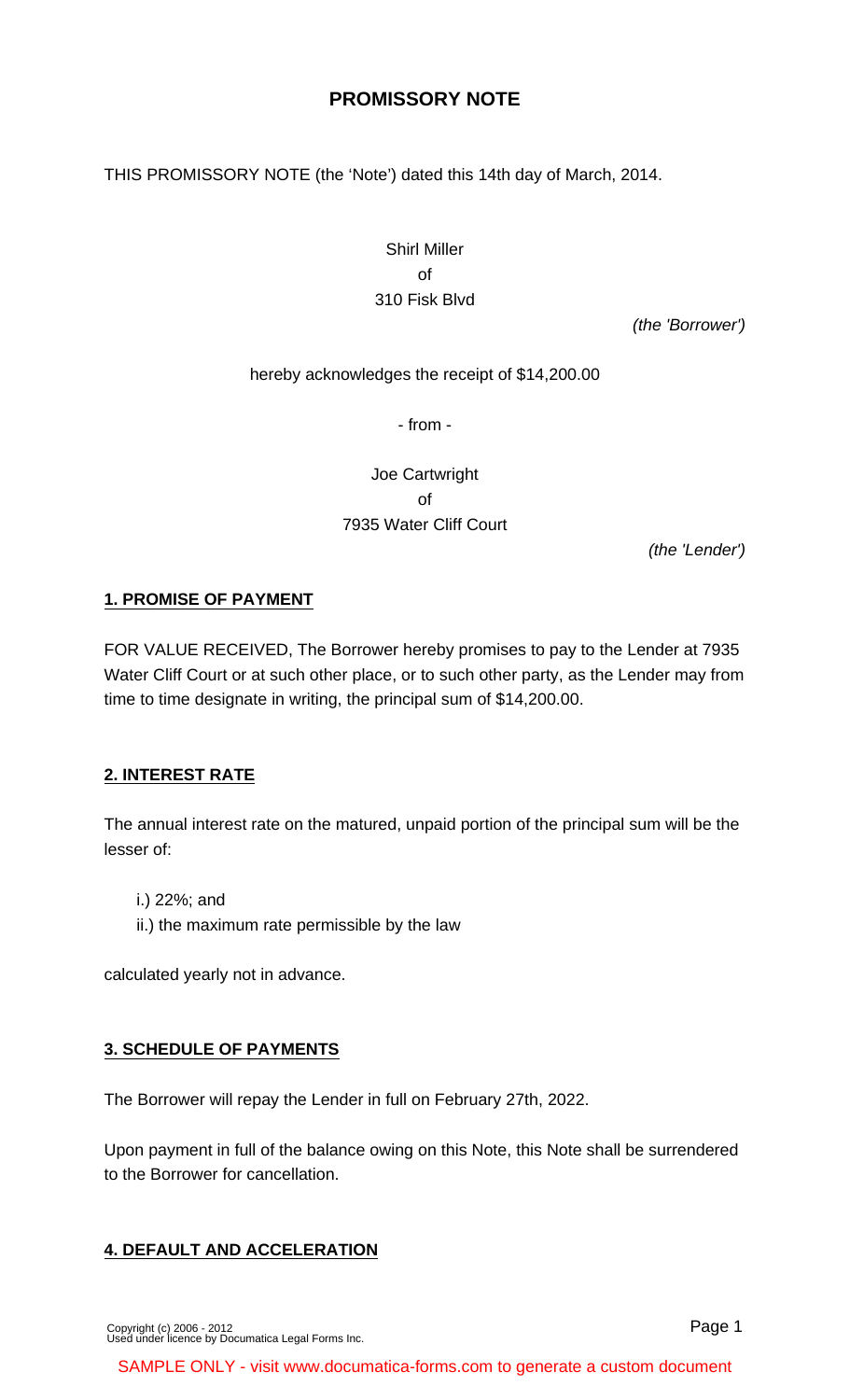Notwithstanding any contrary statements contained in this Note, if the Borrower defaults on payment of this Note or any other obligation set forth herein, and the default continues after the Lender notifies the Borrower of the default and the period within which it must be corrected, as may be required by law, then the Lender may declare the unpaid principal balance, and any accrued interest, immediately due and payable.

# **5. PRE-PAYMENT**

Notwithstanding situations in which the Borrower has defaulted on payment of this Note, the Borrower reserves the right to prepay this Note, in whole or in part, without further bonus or penalty.

# **6. SECURITY**

The Borrower agrees to provide the Lender with the following Water Craft ('the Security') as security, until the balance owed under this Note is repaid in full.

Make: Honda Model: ZH689B Style: H159WA Length: 36 Meters Year: 2003 Hull Identification Number (HIN): fixme-VIN-HIN

The Borrower will grant a security interest in the Security to the Lender until the balance owing under this Note is repaid in full. Regardless of whether the Lender elects to perfect the security interest, he or she shall be listed as a lender on the title of the Security.

### **7. GOVERNING LAW**

This Note is being delivered in, and shall be governed, construed, enforced, and interpreted by, through, and under, the laws of the State of North Dakota excluding conflict of law principles that would cause the application of the laws of another jurisdiction.

### **8. COLLECTION COSTS**

Should the Borrower default on payment of this Note or any other obligation set forth herein, all costs incurred by the Lender in attempting to enforce this Note, including, but not limited to, any and all legal costs, will be added to the outstanding principal and will be paid immediately by the Borrower.

[Copyright \(c\) 2006 - 2012](http://www.documatica-forms.com) [Used under licence by Documatica Legal Forms Inc.](http://www.documatica-forms.com)

SAMPLE ONLY - visit www.documatica-forms.com to generate a custom document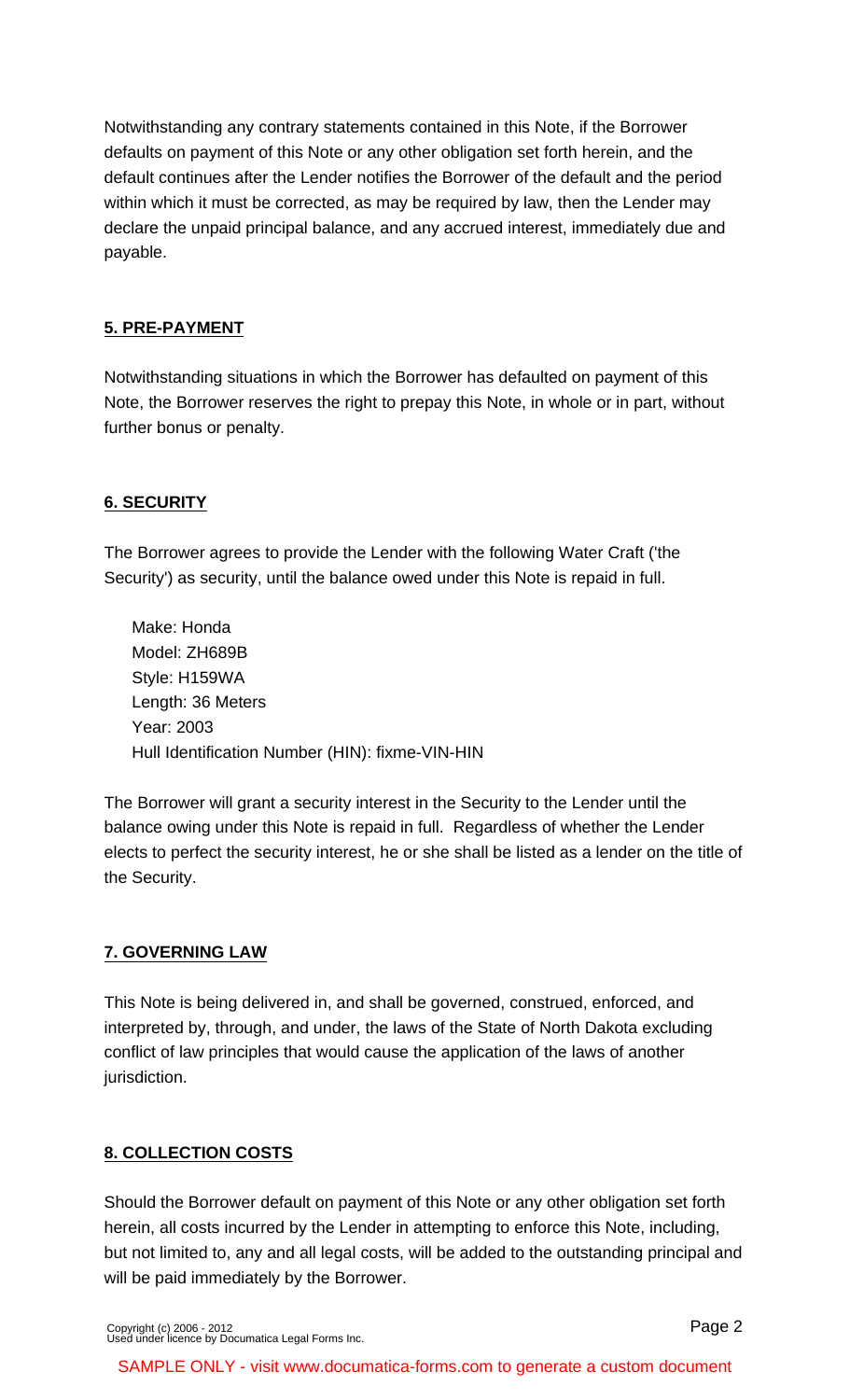Should the Borrower default and the Lender accelerate the amount due, all amounts outstanding under this Note shall be subject to an interest rate of 7% per year from the date of demand until paid.

### **9. BINDING EFFECT**

The covenants and obligations set forth in this Note shall be binding on and inure to the benefit of the heirs, executors, successors, legal representatives, administrators, and assigns of the Borrower and the Lender. The Borrower waives presentment for payment, demand and protest and notice of protest, and of dishonor and non-payment of this Note.

(This space intentionally left blank)